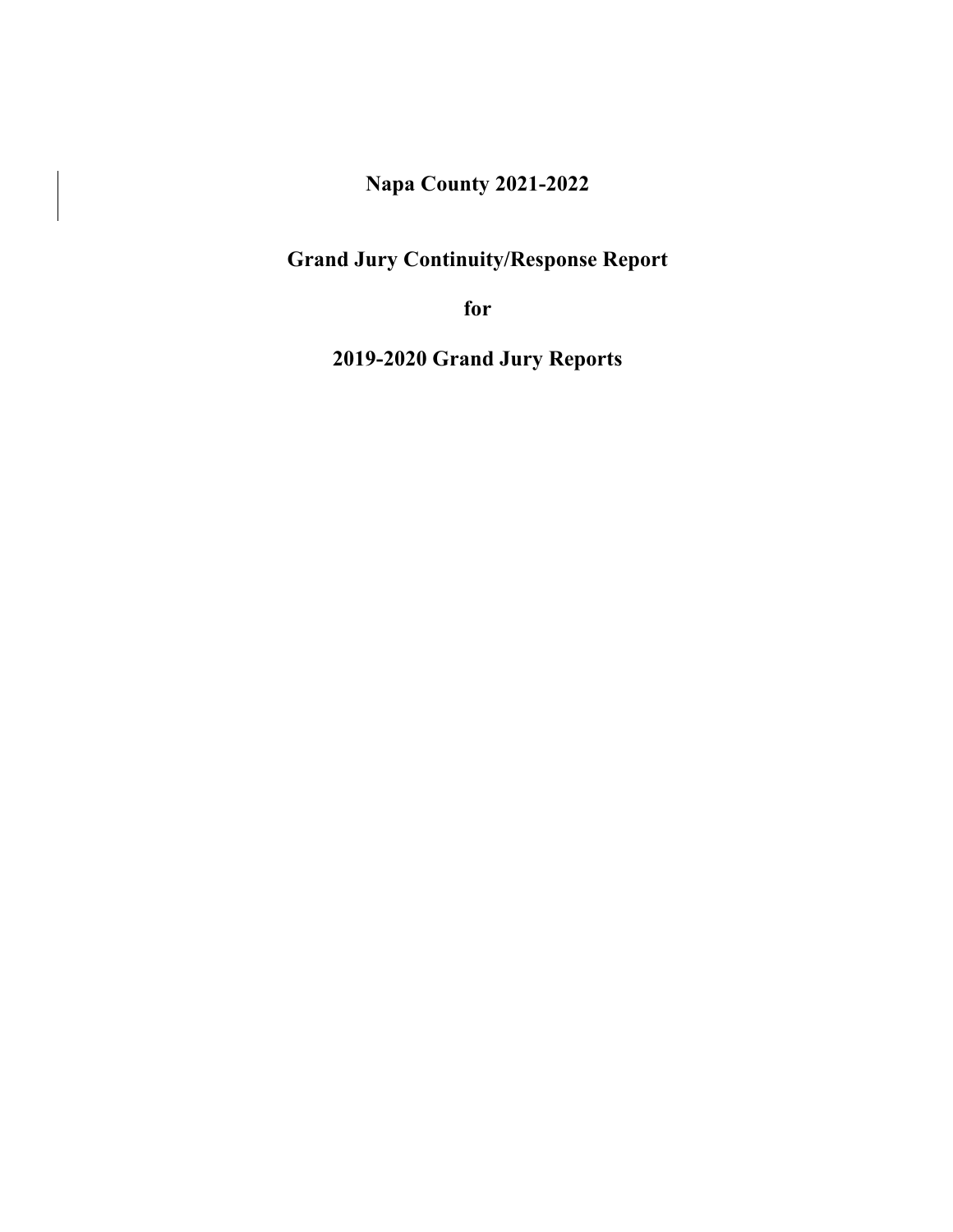# **TABLE OF CONTENTS**

|                                      | <b>PAGE</b> |
|--------------------------------------|-------------|
| <b>SUMMARY</b>                       |             |
| <b>METHODOLOGY</b>                   |             |
| <b>ANALYSIS OF 2019-2020 REPORTS</b> |             |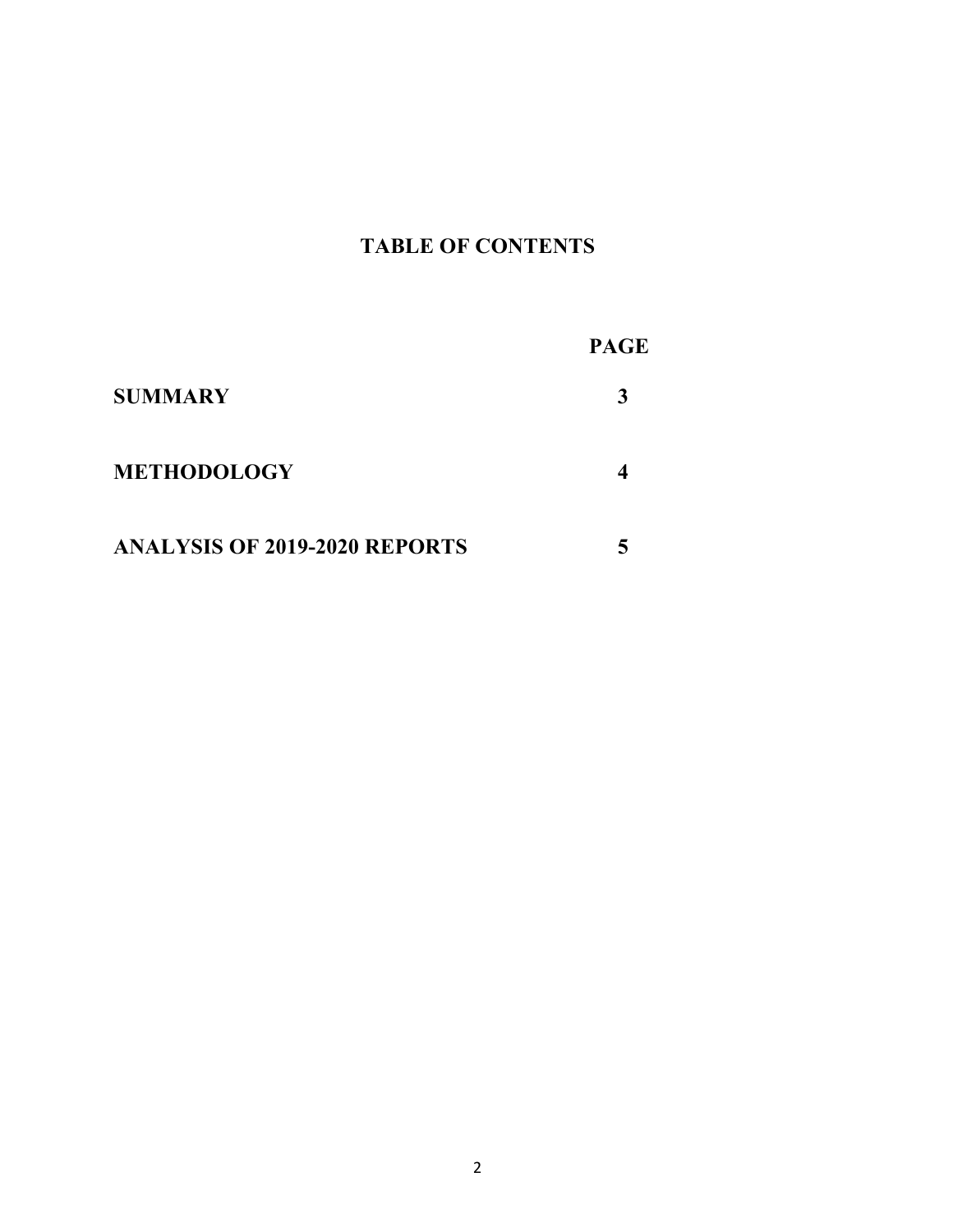## **SUMMARY**

The California Penal Code, Section 933(c) obligates elected officials or agency heads to respond within 60 days of publication of a Grand Jury report requiring their response; governing bodies must respond within 90 days.

Section 933.05 also specifies that responses should be transmitted to the presiding judge of the Superior Court in one of the following formats:

- 1. Disagreement with the *Finding:* the respondent disagrees wholly or partially with the finding, specifying reasons, within the following four formats:
- 2. The Recommendation was implemented, with the following action specified.
- 3. The Recommendation was not implemented but will be within a specified timeframe.
- 4. The recommendation requires further analysis, explanation and study, and a timeframe for completion six months from the Grand Jury Report publication date.
- 5. The recommendation shall not be implemented, as unwarranted, unreasonable, or without explanation.

The 2019-2020 Napa County Grand Jury published seven reports, between April 30 and August 1, 2020. Six reports are the Grand Jury's own final investigation reports about entities within its jurisdiction conducted during its term of office; the seventh report reviews in summary all investigation reports of the previous 2018-2019 Grand Jury along with the respective responses of the responsible elected officials, agency heads or governing bodies.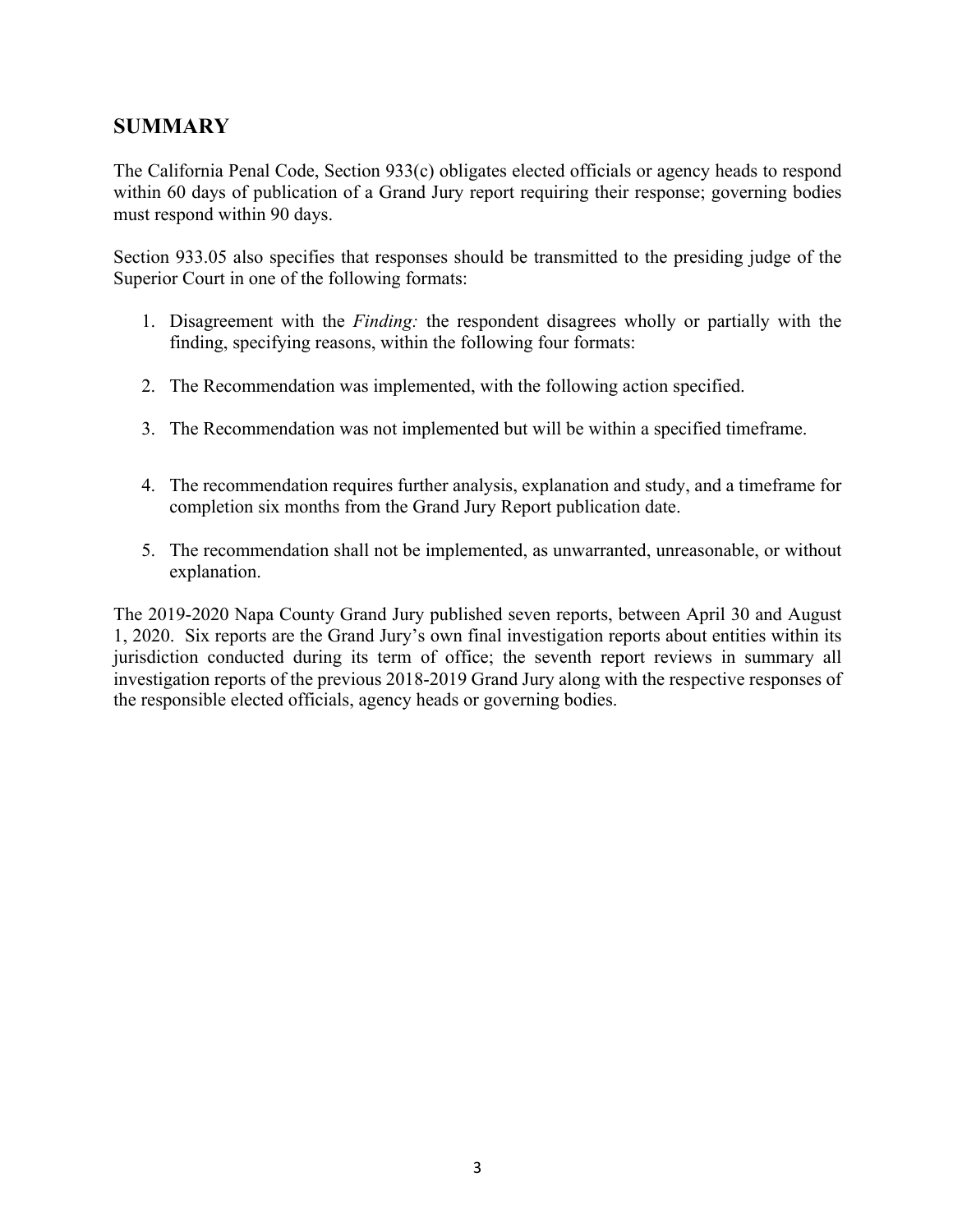The six investigative reports of the 2019-2020 Grand Jury reviewed by the current 2021-2022 Grand Jury, together with the respective official respondents of each, are identified below:

#### REPORT RESPONDENT

| 1. City of Napa Garbage Rate Hike Raises a<br>Stink-What's Behind the Increases                             | Napa City Council                                                                                                                                                                                  |
|-------------------------------------------------------------------------------------------------------------|----------------------------------------------------------------------------------------------------------------------------------------------------------------------------------------------------|
| 2. City of Napa's Sidewalks - Watch Your<br>Step                                                            | Napa City Council                                                                                                                                                                                  |
| 3. In Search of More Housing in Napa County                                                                 | American Canyon City Council<br>Napa City Council & Napa Community<br><b>Development Director</b><br>Napa County Board of Supervisors &<br>Director of Planning Building Environmental<br>Services |
| 4. Napa County Elections-Results You Can<br>Count on                                                        | Napa County Board of Supervisors<br>Napa County Clerk Ex Officio Registrar of<br>Voters                                                                                                            |
| 5. Napa County Juvenile Hall Exceptional<br>Costs                                                           | Napa County Board of Supervisors & Chief<br>Probation Officer                                                                                                                                      |
| 6. Napa County Probation & Department of<br>Corrections Contract Administration-Who is<br>Minding the Store | Napa County Board of Supervisors County<br>Executive Officer Auditor-Controller Chief<br>Probation Officer & Director of Corrections                                                               |

## **METHODOLOGY**

All Grand Jury reports must contain *Findings* and *Recommendations* which responding officials are required to address*.* After review of each of the six investigation reports issued by the 2019- 2020 Grand Jury, along with their respective Findings and Recommendations, with the single exception of Report 2, "City of Napa's Sidewalks," the 2021-2022 Grand Jury found all responses of the designated officials to the remaining five reports to be timely and consistent with all relevant legal obligations, as set forth in California Penal Code Sections 933 and 933.05. With regard to "City of Napa's Sidewalks," as more fully described at Section III below, the 2021-2022 Grand Jury has asked for further responses from the City Manager of Napa, the relevant responding official for that report.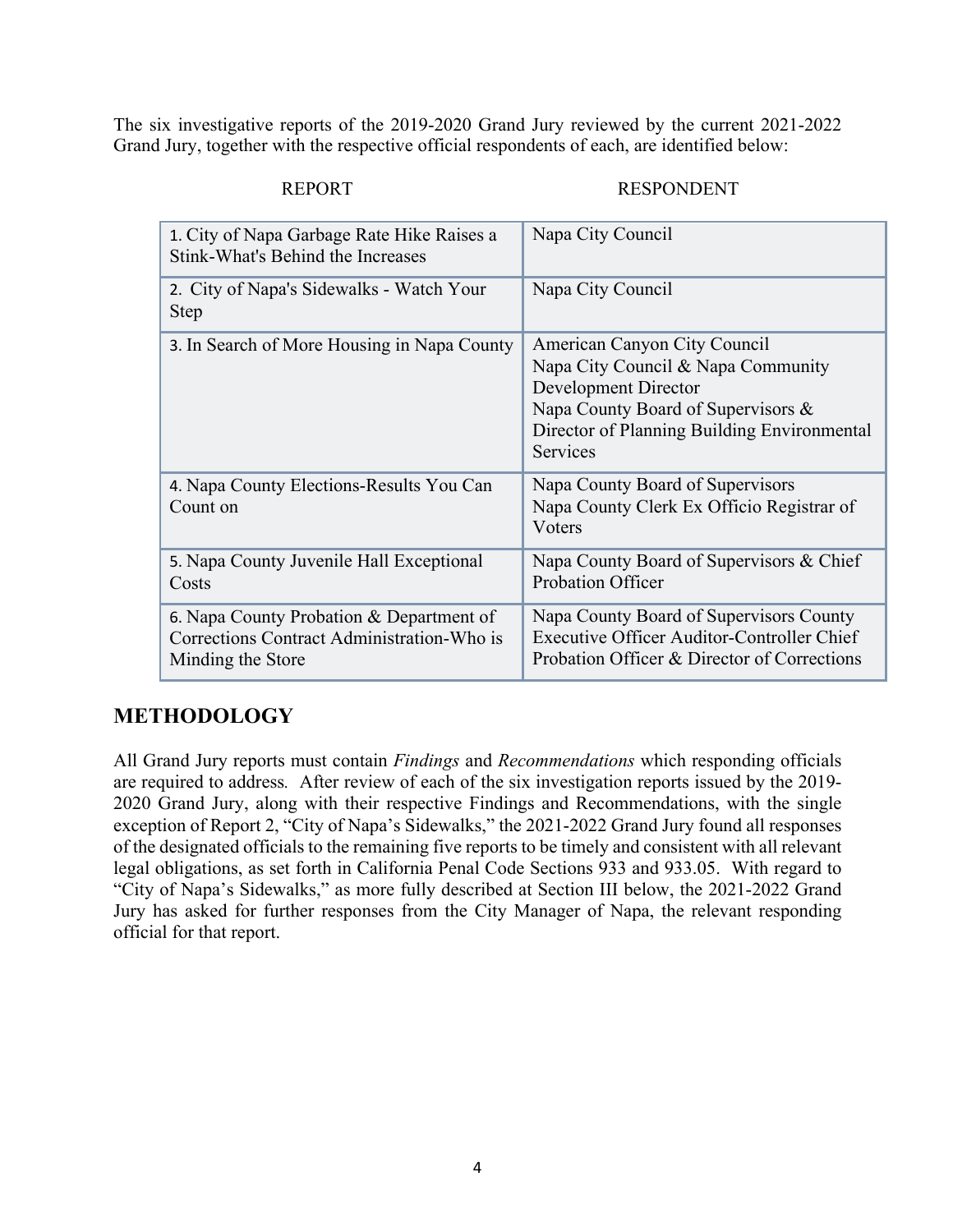## **ANALYSIS OF 2019-2020 REPORTS**

As summarized below, the 2021-2022 Grand Jury accepted the analysis of five of the above 2019- 2020 investigative reports, as recommended by its Continuity and Response Committee. The report entitled "City of Napa Sidewalks - Watch Your Step" remains under review by the 2021- 2022 Grand Jury.

## **1. "City of Napa Garbage Rate Hike Raises a Stink- What's Behind the Increases"**

The 2019-2020 Grand Jury recommended that:

R1. The City of Napa's Utilities Department Director should notify all ratepayers through their monthly bill where to locate information explaining how all revenues and expenditures are allocated and spent for the 2020 Solid Waste and Recycling budget. The Jury recommends that this information is to be sent out no later than December 31, 2020 and updated annually.

On May 4, 2020, the 2019-2020 Grand Jury published a second report which further investigated garbage rate hikes. The 2021-2022 Grand Jury analysis of the report and its responses follows.

The Napa City Council made the following responses to these *Recommendation*s:

R1. This *Recommendation* has not yet been implemented but will be implemented by December 31, 2020. The city routinely provides reports to the City Council on the status of the Solid Waste and Recycling budget. The most recent report was presented at a public meeting on March 3, 2020, to identify the revenues and expenditures that occurred from July 1, 2019, to December 31, 2019. The city understands and agrees with the Grand Jury's interest in providing additional details to ratepayers beyond these budget reports to City Council. The Utilities Department's work plan for 2020 includes enhanced outreach to ratepayers to provide education and updates on budgets and projects. By December 31, 2020, information will be provided to ratepayers regarding actual revenues and expenditures in the Solid Waste and Recycling budget for fiscal year 2019-2020 as well as budgeted items for fiscal year 2021-2022. Information will be provided in the monthly bill on where to locate this information. Will be implemented by December 31, 2020.

R2. The City of Napa's Public Works Director continues to explore new sources of revenue for the sales of recyclable materials to both domestic and foreign markets to offset any future Solid Waste and Recycling budget shortfall. This *Recommendation* has been implemented.

As noted previously, the Solid Waste Fund is in the Utilities Department under the direction of the Utilities Director and not the Public Works Director. The Materials Diversion Administrator has primary responsibility for managing the Solid Waste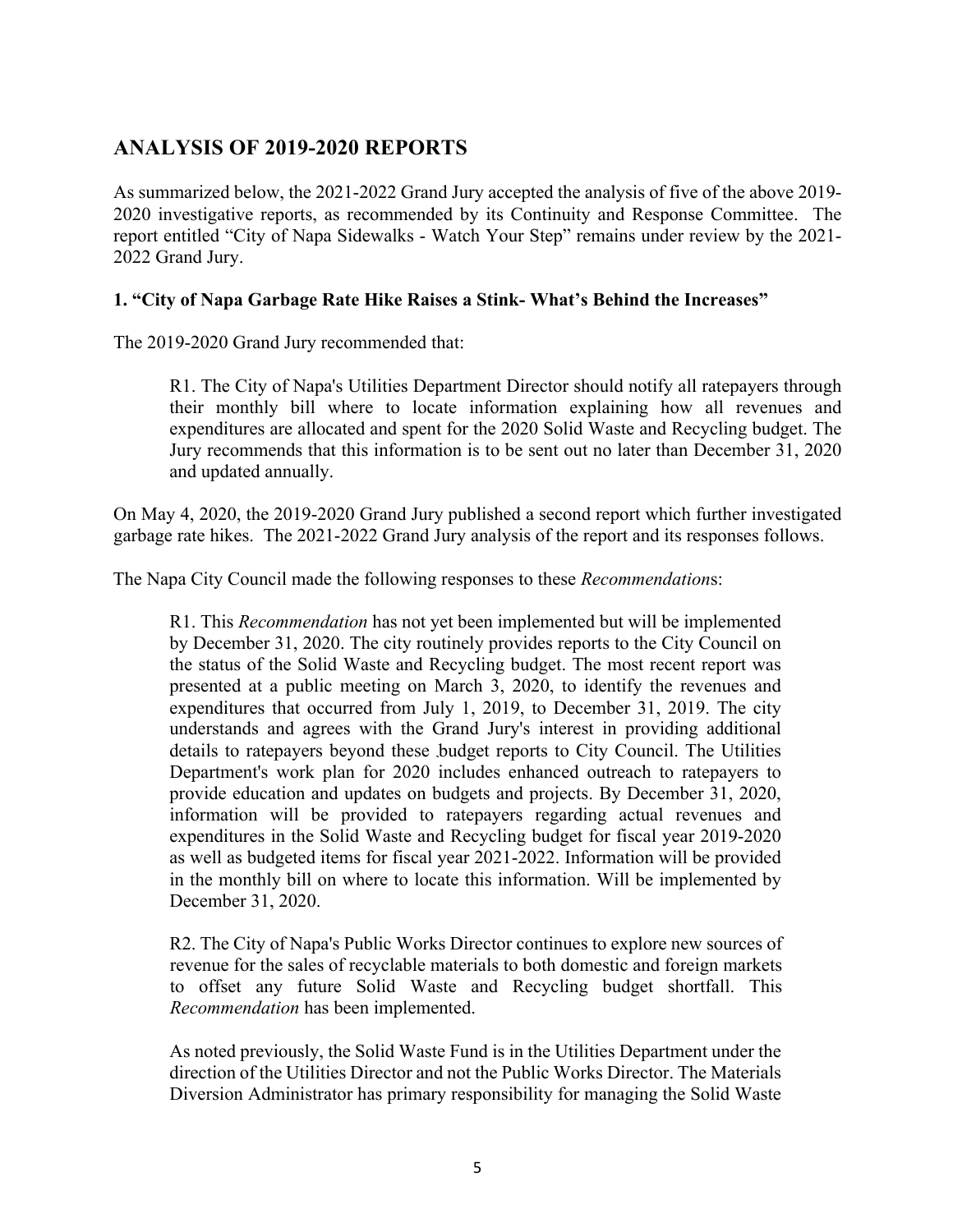Fund within the Utilities Department. The Materials Diversion Administrator has been working closely with Napa Recycling and Waste Services (NRWS) to explore opportunities for system or program improvements that would help mitigate and/or enhance market values for recyclable materials sold from Napa. In addition to the cardboard screener, second baler, sorting robot and glass cleaner that were approved as part of the 2018 Contract Amendment with NRWS, the City and NRWS have already implemented some key items as described below to protect market value for Napa ratepayers and the Solid Waste Fund.

On October 15, 2019, the City Council adjusted gate fees for the public to cover operational and capital expenses. On April 21, 2020, the City Council approved and established a new gate rate for recyclable material (usually mixed "single stream" recyclables from other jurisdictions/haulers) as a new revenue source to offset declined market values, higher operating costs, and potential market volatility. The combined impact of these additional revenues is projected at approximately \$794,000 for FY2020/21. This revenue will help cover increasing expenses and variable market value for sale of recyclable materials. NRWS, at their expense, has also installed an "eddy" current to better capture high-value aluminum for the sort line as well as a second "sorting robot" to focus on other marketable materials like PET plastic bottles and milk/juice cartons. These improvements are currently operational and are expected to generate new revenue of \$300,000 to \$400,000 annually.

As part of managing the Solid Waste and Recycling budget, the city will continue to seek new sources of revenue and optimize the revenue from recyclable material sales.

| Response to     | Implemented | Will be          | Further | Will not be |
|-----------------|-------------|------------------|---------|-------------|
| Recommendations |             | Implemented/Date | Study   | Implemented |
|                 |             |                  | Date    |             |
| R1              |             | 12/31/2020       |         |             |
| R <sub>2</sub>  | 4/21/2020   |                  |         |             |

No recommendation for follow up was made for this report.

The 2021-2022 Grand Jury recommended no further follow up action on this 2019-2020 report.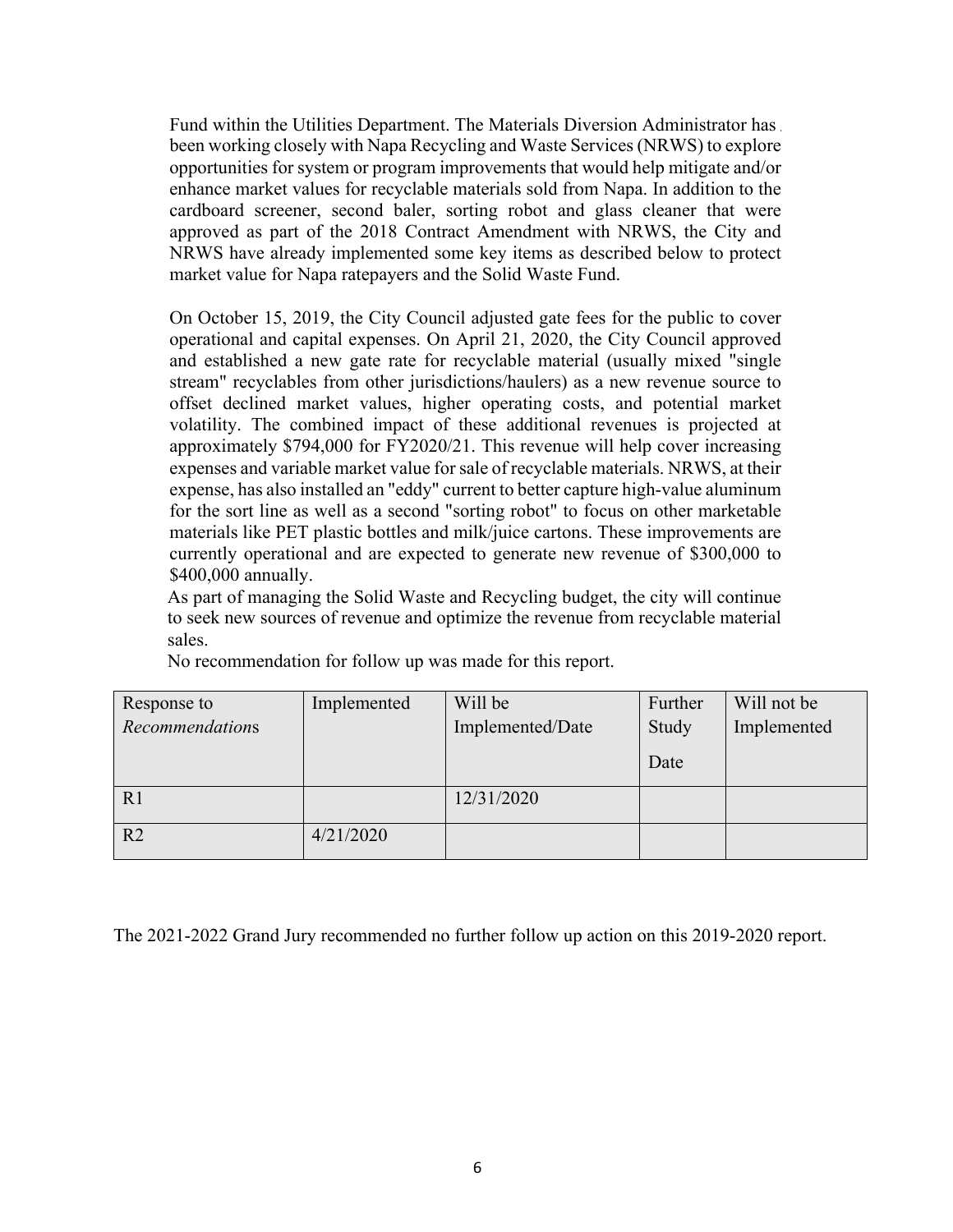## **2. "City of Napa Sidewalks - Watch Your Step"**

The 2019-2020 Grand Jury made the following *Recommendation*s:

R1. The Jury recommends that Public Works Department publish definitions of the terms "priority," "location," and "one-off" whenever those terms are used in documents or information made available to the public, to be completed by December 31, 2020.

R2. The Jury recommends that the Public Works Department adhere to their published definitions of terms such as "priority," "location," and "one-off" in their recordkeeping efforts so that Public Works Department's reporting on the number of sidewalk repairs is consistent and clear, to be completed by December 31, 2020.

R3. The Jury recommends that the Public Works Department adopt a written policy governing the selection of individual "one-off" or "priority" repair projects, to be completed by December 31, 2020.

R4. The Jury recommends that the Public Works Department adopt a written policy governing the timing of work on "one-off" or "priority" projects, to be completed by December 31, 2020.

R5. The Jury recommends that the Public Works Department develop a 5-year plan for repairing all sidewalks with a vertical displacement of four inches or more, to be completed by December 31, 2020.

R6. The Jury recommends that Public Works Department annually publish on the City of Napa's website a street address list of priority projects completed each year, to be completed by December 31, 2020.

R7. The Jury recommends that the Public Works Department update its portion of the City of Napa's website to better inform citizens. At a minimum, the update should include the most current schedule or map for sidewalk repairs as well as a link to facilitate citizen reporting of sidewalk issues, to be completed by December 31, 2020.

R8. The Jury recommends that the Public Works Department develop a schedule and methodology for assessing the success of the conversion to the Workorder Asset Management system and their ability to use it effectively, to be completed by December 31, 2020.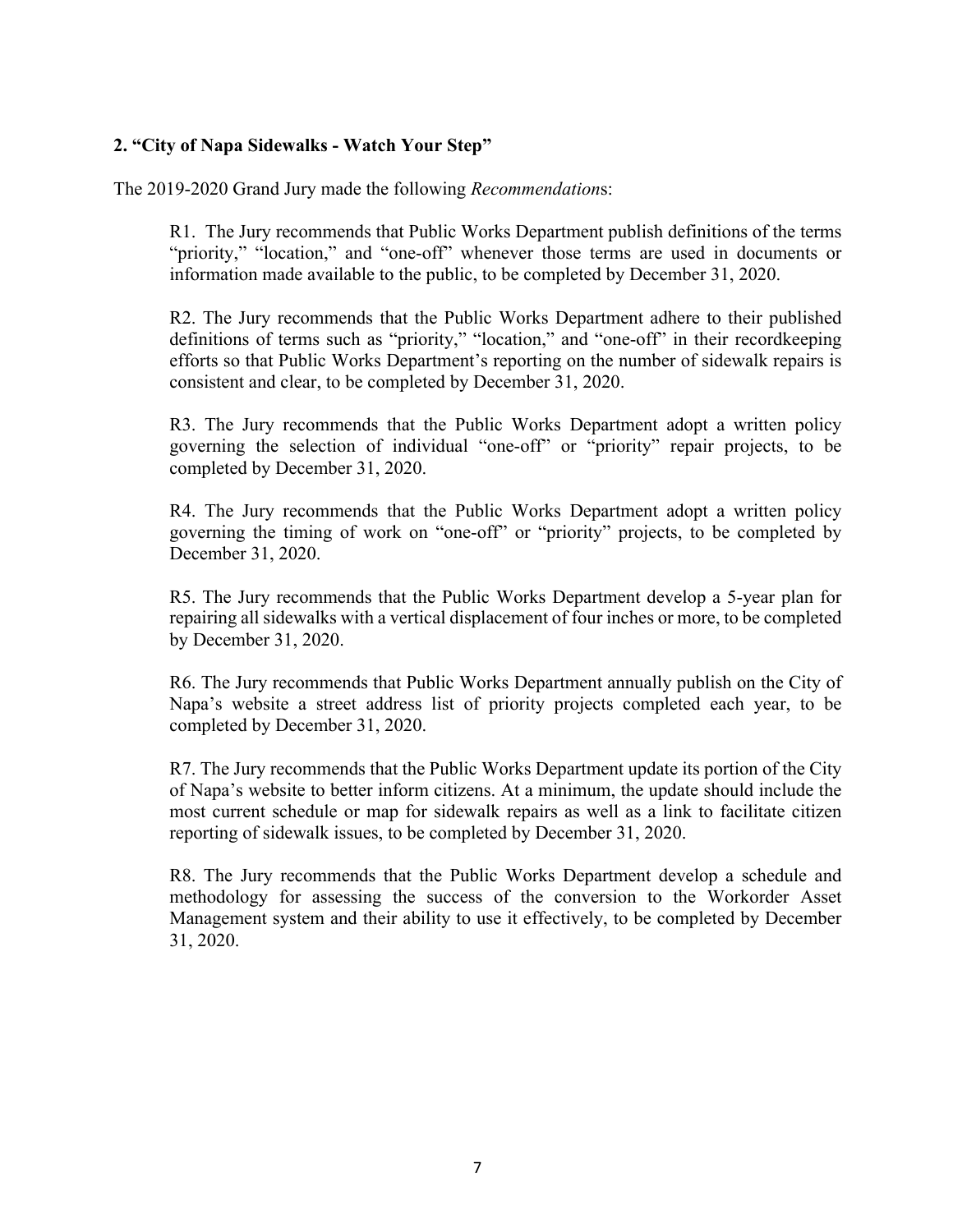The Napa City Council responded to each of the above *Recommendation*s committing to the following implementation schedule contained in a June 2020 communication from the Napa City Manager Steve Potter:

| <b>Implementation Date</b> |
|----------------------------|
| 12/31/2020                 |
| 12/31/2020                 |
| 12/31/2020                 |
| 12/31/2020                 |
| 12/31/2020                 |
| 12/31/2020                 |
|                            |

On review, the 2021-2022 Napa County Grand Jury found that none of these commitments appeared to have been satisfactorily met. Accordingly, on October 14, 2021, the Grand Jury's Foreperson sent a letter to the City requesting a brief description of how and when the recommendations were completed, further noting that until such information was received Grand Jury's website would reflect responses that are past due or non-compliant. Review of this investigation remains open.

#### **3. "In Search of More Housing in Napa County"**

The 2019-2020 Grand Jury investigated the factors that contribute to Napa's continuing lack of affordable housing. Its recommendations and the responses of the City Councils of Napa, the Napa Community Development Director, the Napa County Board of Supervisors and the Napa Director of Planning Building Environmental Services follow:

| Recommendation                   | American Canyon  | City of Napa      | Napa County                |
|----------------------------------|------------------|-------------------|----------------------------|
| 1. Upgrade Web Site              | 12/31/2020       | By 12/31/2020     | Will, no date              |
| 2. Promote ADU education         | Yes              | By 12/31/2020     | Before end of year         |
| 3. Name Point Person             | Will do, no date | By 1st Quarter 21 | By 12/31/2020              |
| 4. Develop Pre-approved<br>plans | Contingent       | Yes               | No, cannot due to<br>sites |
| 5. Reduce Fees                   | Yes              |                   | No action required         |

The 2021-2022 Grand Jury recommended no further follow-up action on this 2019-2020 report.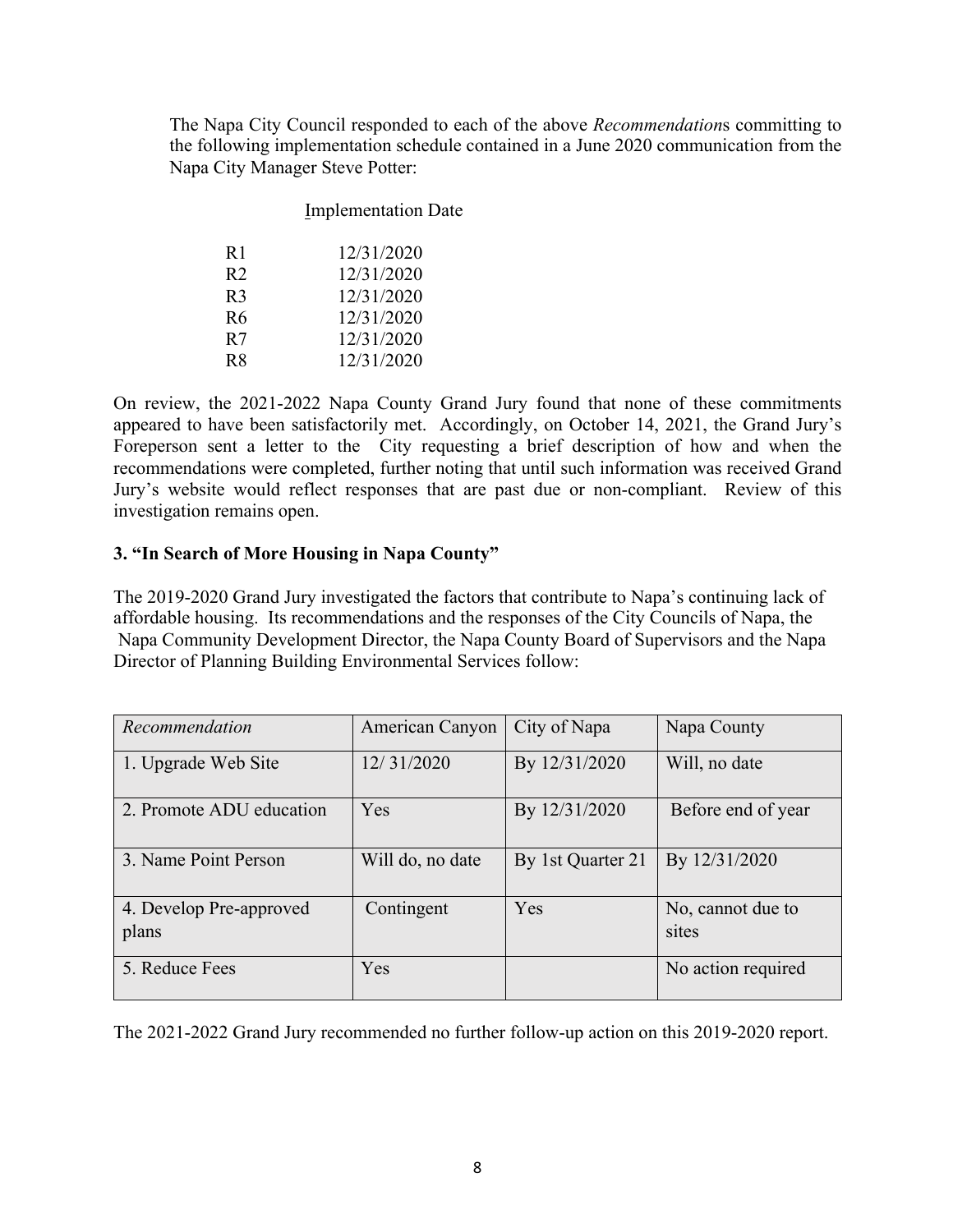## **4. "Napa County Elections - Results You Can Count On"**

The 2019-2020 Grand Jury investigated the Elections Department of the Napa County Assessor and Recorder Office with the following recommendations.

1. The Grand Jury recommends the Napa County Elections Division and County Webmaster strengthen social media password policy including a robust schedule for password updates and dual authentication logins by November 1, 2020.

Napa County Board of Supervisors and Napa County Clerk Ex Officio Registrar of Voters responded as follows:

| Response                    | Implemented | <b>Implement Date</b> | <b>Further Study Date</b> | Will not  |
|-----------------------------|-------------|-----------------------|---------------------------|-----------|
|                             |             |                       |                           | Implement |
| The Elections Division      |             | 12/31 2020            |                           |           |
| agrees with the finding,    |             |                       |                           |           |
| but the Election Division   |             |                       |                           |           |
| does not have any social    |             |                       |                           |           |
| media sites. We will work   |             |                       |                           |           |
| with county social media    |             |                       |                           |           |
| providers to make sure      |             |                       |                           |           |
| that we publish any         |             |                       |                           |           |
| election related messages   |             |                       |                           |           |
| only on county sponsored    |             |                       |                           |           |
| sites with multi-factor     |             |                       |                           |           |
| authentication.             |             |                       |                           |           |
| Board of Supervisors: ITS   |             | 12/31/2020            |                           |           |
| will integrate multi-factor |             |                       |                           |           |
| authentication on County    |             |                       |                           |           |
| social media sites no later |             |                       |                           |           |
| than September 30, 2020,    |             |                       |                           |           |
| which will include a        |             |                       |                           |           |
| robust schedule for         |             |                       |                           |           |
| password updates.           |             |                       |                           |           |
| Updates to the existing     |             |                       |                           |           |
| Social Media Use Policy     |             |                       |                           |           |
| will be completed no later  |             |                       |                           |           |
| than December 31 2020       |             |                       |                           |           |

The 2021-2022 Grand Jury recommended no further follow-up action on this 2019-2020 report.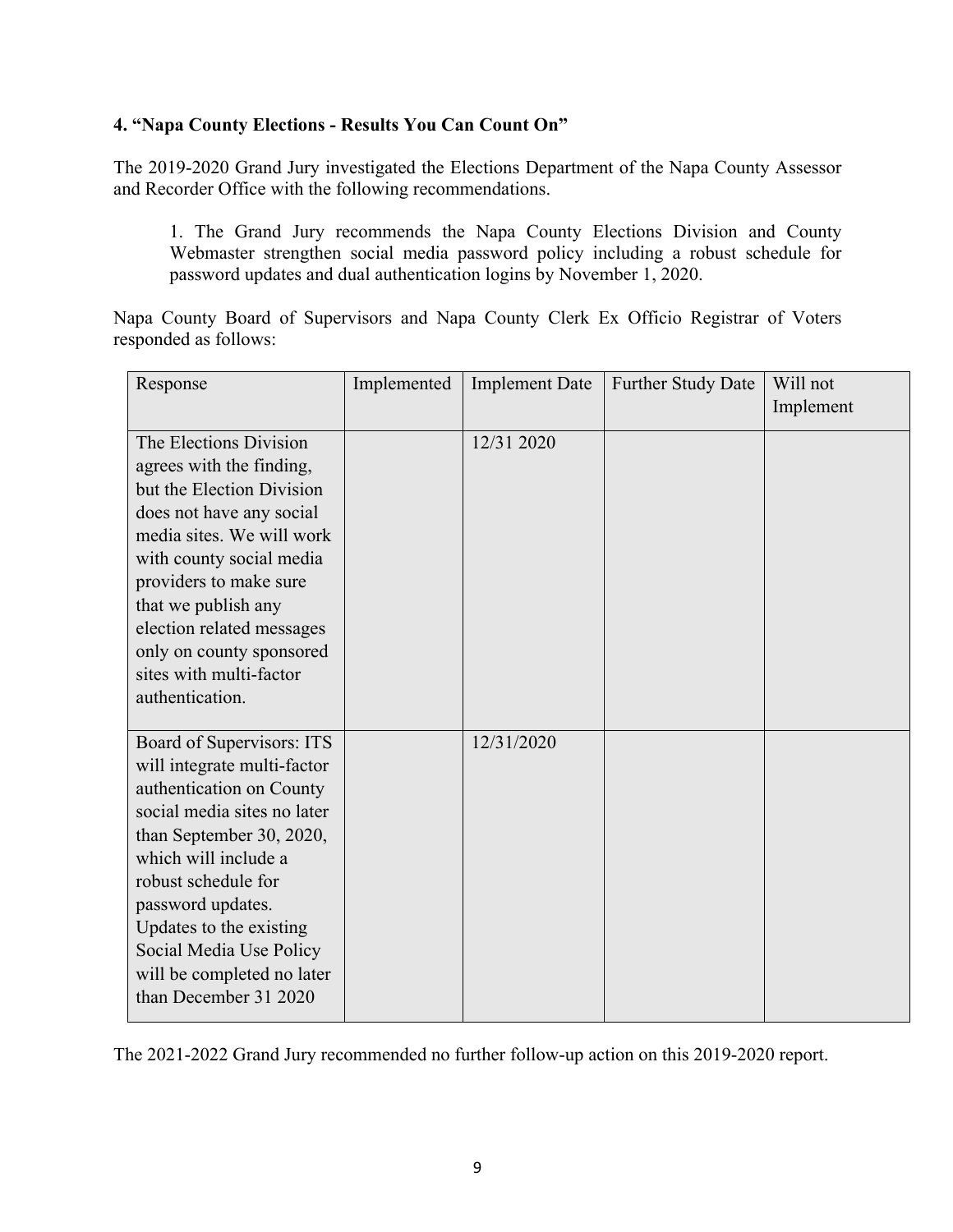## **5. "Napa County Juvenile Hall Exceptional Costs"**

The Napa County Juvenile Hall is required to be investigated annually. The 2019-2020 Grand Jury made the following recommendations.

R1: The Probation Department is to reduce its staffing level for Napa County Juvenile Hall to a level consistent with the historical trends of the past ten years and consistent with the requirements of Title 15. This reduction in staffing is to be accomplished no later than June 30, 2021, and reflected in the Napa County's Adopted Budget for Napa County Juvenile Hall for FY 2021-2022.

The Chief of Probation responded to this recommendation as follows:

The recommendation has not yet been implemented but will be by the next fiscal year. The decline in the juvenile hall population has been gradual and is happening throughout California because of significant change over the last decade in how the juvenile justice system responds to youth. During this same period, California's birthrate began to fall and the number of youths in custody continued to decrease, however, the need for programs required to support these youth increased as they were more challenging. Juvenile Hall Counselors were trained in Evidence Based Programming to provide services to youth with mental health and trauma issues. The same number of facility staff were needed to provide meaningful programming and not just supervise youth. As the population continued to decline the number of staff was reduced through attrition. The department recognizes the population may continue to decline after the pandemic and has already begun the process of reducing staff and exploring options for the facility as briefly outlined in the response to *Finding 5*. Response, Board of Supervisors: The Board of Supervisors agrees with the Chief.

The 2019-2020 further recommended:

R2: The Board of Supervisors should consider using The Tool Kit created from the Juvenile Hall Utilization Workgroup. The Board of Supervisors and the Probation Department are to convene a task force consisting of relevant governmental agencies to study and suggest alternative uses for the under-used Napa County Juvenile Hall facility. This task force is to convene no later than December 31, 2020, with directions to issue a public report with its recommendations no later than June 30, 2021.

The Chief of Probation responded to this recommendation as follows:

The recommendation has not yet been implemented and the goal is to establish alternatives by the next fiscal year. Use of the California State Association of Counties' Report and Tool Kit has been and will continue to be used as a guide. The Chief Probation Officer will continue to work closely with the Presiding Judge, District Attorney, Public Defender, and Corrections Director to discuss issues, trends, and challenges in the criminal justice arena. In future discussions with the group, the Juvenile Hall facility will be added to list of potential topics. With guidance from these partners, the Juvenile Justice Coordinating Committee, and in collaboration with the County Executive Officer and Board of Supervisors, we have the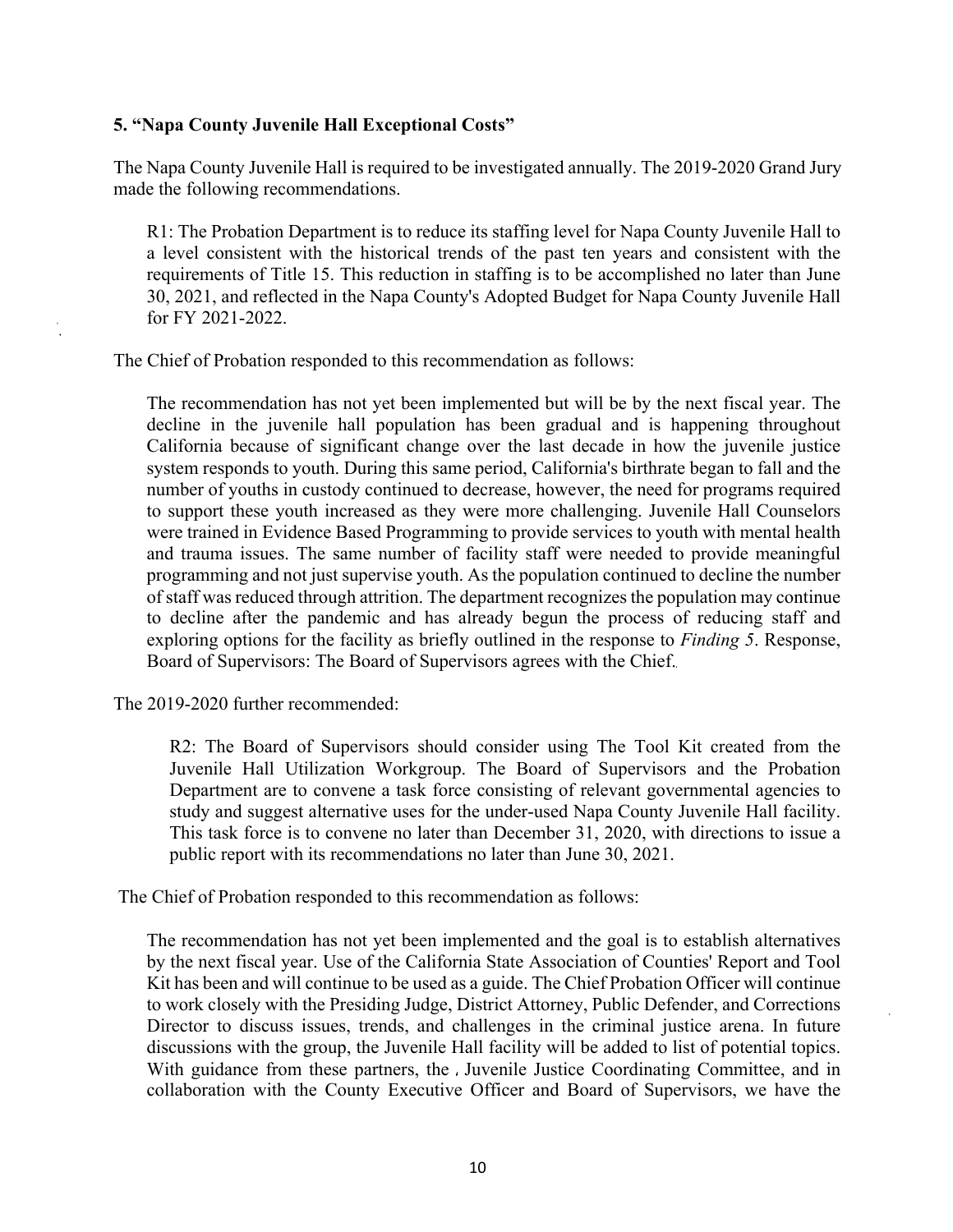knowledge, history, and ability to review the use of the facility and implement any changes that are most beneficial to the youth, families, and community we serve without the need for a formal task force. Numerous considerations are being evaluated and considered and pending legislation and shifting ideologies will affect the way Juvenile Justice is addressed in California and the country in the coming months.

The Napa County Board of Supervisors indicated its agreement with the Chief of Probation.

| Responses      | Implemented | Date to be Implemented | Further    | Will not Implement |
|----------------|-------------|------------------------|------------|--------------------|
|                |             |                        | Study/Date |                    |
|                |             |                        |            |                    |
|                |             |                        |            |                    |
| R1             |             | 12/31/2020             | 6/30/2021  |                    |
|                |             |                        |            |                    |
| R <sub>2</sub> |             | Pending further        |            |                    |
|                |             | investigation          |            |                    |
|                |             |                        |            |                    |

The 2021-2022 Grand Jury recommended no further follow-up action on this 2019-2020 report.

## 6. **"Napa County Probation and Department of Corrections Contract Administration - Who's Minding the Store"**

The Napa County Jail is required to be investigated annually. The 2019-2020 Grand Jury made the following recommendations.

R1: Napa County Department of Corrections and Napa County Probation Department require Wellpath to maintain the Procedures Manual in accordance with the provisions of the BSC Title 15 and the Wellpath Agreement. This action to be completed by December 31, 2020, and thereafter for the term of the Agreement.

The Director of Corrections and Chief of Probation responded as follows:

The recommendation has been implemented. The Procedures Manual is in compliance with CMA-IMQ accreditation standards, BSCC and CCR Title 15 Standards, and with the provisions of the Wellpath Agreement. In 2020, the review of the Procedures Manual was delayed due to COVID-19 and plans are in place for the 2020 review to be completed by December 31, 2020.

The Board of Supervisors responded that it agreed with the Director and the Chief.

The 2019-2020 Grand Jury further recommended:

R2: NCDC and NCPD require Wellpath to provide training for Probation and Correctional Personnel in accordance with the provisions of the Wellpath Agreement. This action to be completed by December 31, 2020, and annually thereafter.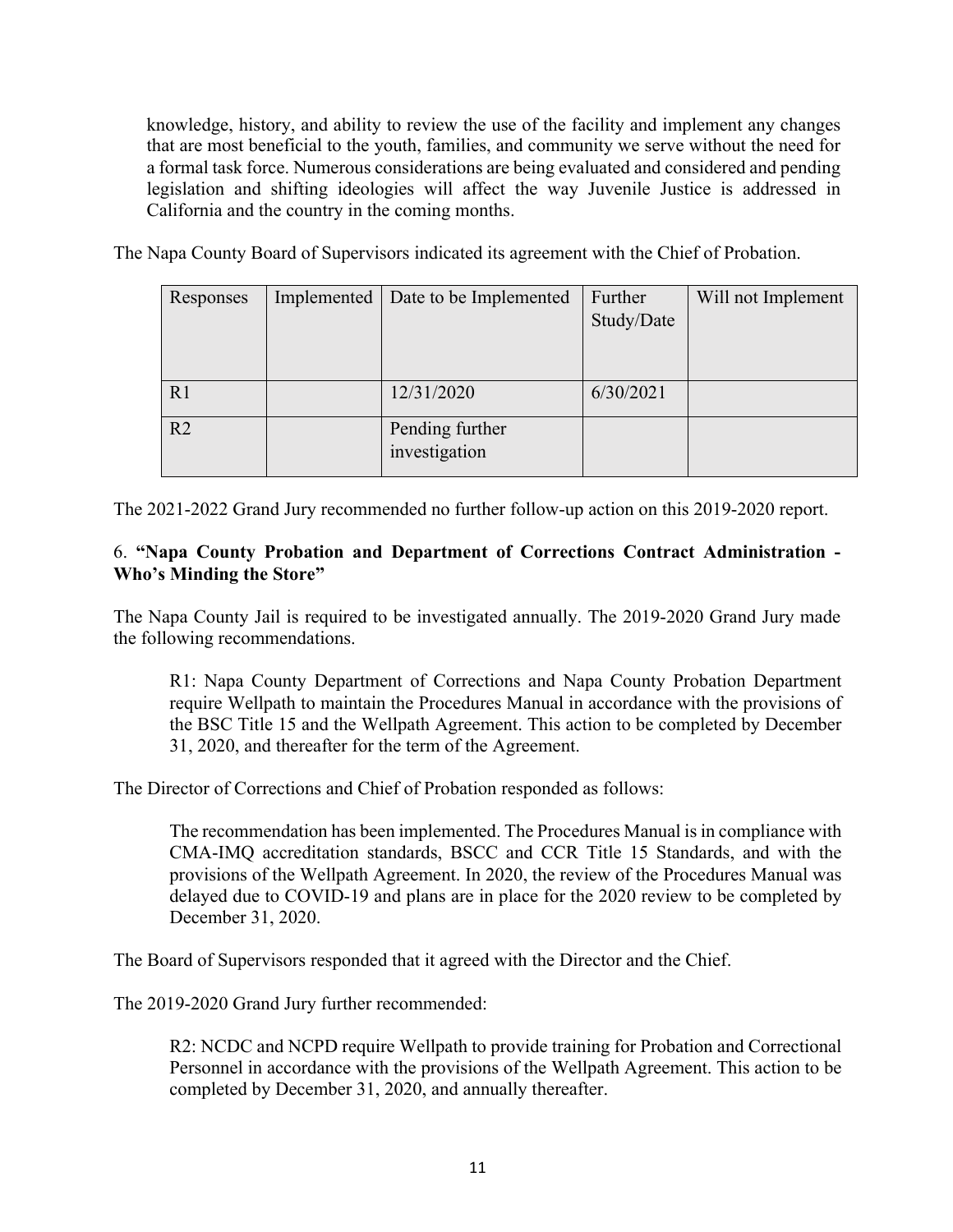The Director of Corrections and Chief of Probation responded:

The recommendation has been implemented. In accordance with the Agreement Wellpath will facilitate medical training as needed at each site. NCDC and NCPD are required to submit an annual training plan to BSCC for approval. Each employee is required to receive 24 hours of annual training.

Training topics are rotated for the year based on department need. NCPD Juvenile Hall Counselors (JHCs) have received four hours of Medication and Communicable Disease Training from Wellpath every two years at minimum and typically annually. First Aid/CPR is an annual requirement for all JHC's and provided by in-house trainers. Mental Health training is also provided annually by outside providers. NCDC and NCPD will collaborate with Wellpath when developing an annual training plan and ensure that it is monitored in accordance with the Wellpath agreement.

The Board of Supervisors responded that it agreed the Director and the Chief.

The 2019-2020 Grand Jury further recommended:

R3: NCDC and NCPD require Wellpath to certify the preparation of "Patient Safety activity work products." This action to be completed by December 31, 2020, and annually thereafter.

Response, Corrections Director and Chief of Probation: The recommendation has been implemented. Wellpath uses the term "Patient Safety Activity Work Products" to define a protected classification of information collected as part of its Quality Management Plan. This plan is available upon request by NCDC and NCPD and is reviewed by the Departments as needed.

The Board of Supervisors responded that it agreed the Director and the Chief.

The 2019-2020 Grand Jury further recommended:

R4: NCDC and NCPD are to establish the existence of those items required by the Wellpath Agreement, but which are not held by the County, to be verified by June 30, 2021.

The Director of Corrections and Chief of Probation responded:

The recommendation has been implemented. The Director and Chief have access to all information necessary to administer the contract with Wellpath.

The Board of Supervisor responded that it agreed the Director and the Chief.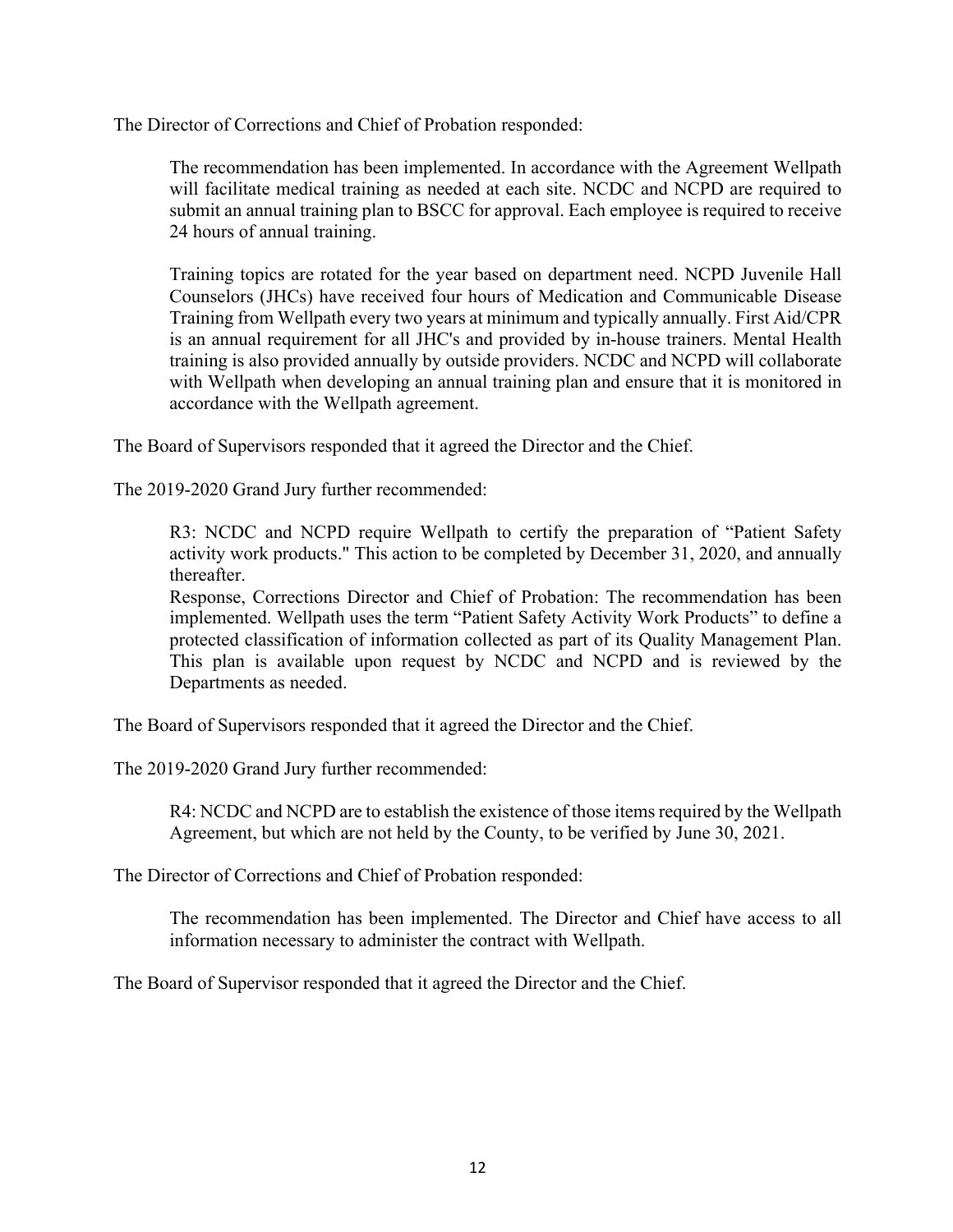The 2019-2020 Grand Jury further recommended:

R5: The Napa County Board of Supervisors institute a one-time audit of Wellpath's compliance with the Scope of Work contained in the Wellpath Agreement. This audit to be independent of the NCDC and NCPD, and to include a physician with contract administration experience. This audit to be completed no later than June 30, 2021.

The Director of Corrections Director and Chief of Probation responded:

The recommendation will not be implemented by the County because it is not warranted or reasonable. NCDC and NCPD are working closely with Wellpath to implement a more prescribed process for verification and/or review of the above-mentioned documents.

The Board of Supervisor responded that it agreed with the Director and the Chief.

The 2019-2020 Grand Jury further recommended:

R6: The Napa County Auditor-Controller, the Departments of Correction and Probation, County Counsel, and County Executive Officer are to review the provisions of the Wellpath Agreement, including Exhibit's "A" and "B," and institute the appropriate Services Agreement amendments or modifications, as provided for in the Agreement, necessary to reflect the actual contract requirements. This action to be completed by December 31, 2020.

The Director of Corrections Director and Chief of Probation responded:

The recommendation has not yet been implemented but will be implemented in the future. NCDC and NCPD are reviewing the existing contract and will request amendments, as necessary. Any contract amendments agreed to by Wellpath will be presented for Board of Supervisors approval before December 31, 2020.

The Board of Supervisors, Auditor-Controller and County Executive Officer responded that they agreed with the Director and the Chief.

The 2019-2020 Grand Jury further recommended:

R7: The Napa County Auditor-Controller, together with the Departments of Correction and Probation, is to establish clearly defined criteria for the confirmation that goods or services have been received from Wellpath. These criteria are to be put in place by December 31, 2020.

The Director of Corrections and Chief of Probation responded:

The recommendation has not yet been implemented but will be implemented in the future. NCDC and NCPD will review and ensure that the Procedure entitled "Accounts Payable Procedures for Departments" is implemented by December 31, 2020.